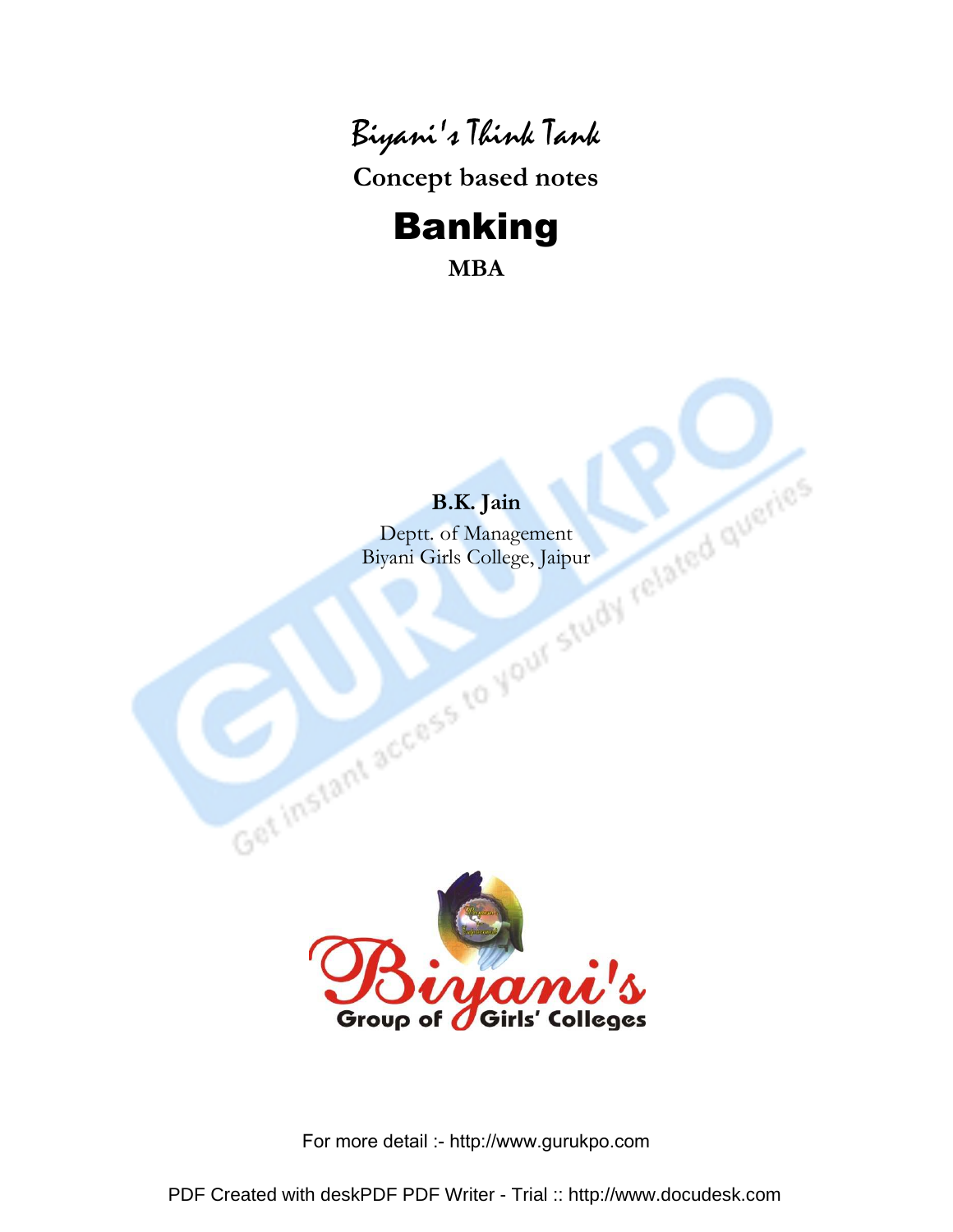#### **LETTERS OF CREDIT (LC) OR BANKERS COMMERCIAL CREDIT (BCC)**

A letter of credit (LC) is a type of guarantee given by a bank on behalf of its customer that the bank would make payment of goods and services to the supplier on presentation of documents, as required as per terms of the contract and LC. This term LC is often used in international trade when buyer and seller are far away from each other having different legal system and each unaware of others financial position. In such case, both parties deal through their banks and the devise used by banks is called LC or BCC.

#### **Parties to LC are** :

- i) Applicant/Buyer/Importer/Opener
- ii) Issuing bank
- iii) Beneficiary/Exporter/Seller
- iv) Advising Bank/Notifying Bank Bank in exporters country through which LC is advised to the seller.
- v) Negotiating bank/nominated bank/paying bank Bank in exporters country which makes payment on bills drawn by seller.
- vi) Reimbursing bank bank appointed by issuing bank to reimburse payment to negotiating bank.<br> **cedure of L.C**. negotiating bank.

#### **Procedure of L.C**.

Purchaser makes an application to his bank for opening a L.C in favour of seller of other country. The bank after verifying the credit worthiness of applicant opens a LC. This L.C is then forwarded to the sellers bank in other country. The sellers bank after confirming the authenticity of LC, forwards the same to seller. The seller confirms the authenticity of LC, ships the machinery to the purchaser. Seller collects the bills of lading handed over by shipping company alongwith other documents under L.C; present these documents to his bank for obtaining the payment. After verifying bills documents, bank makes payment to seller. These documents are then sent to the purchaser bank under intimation to purchaser. The purchaser accepts the bill, collects the documents and makes payment. The purchaser goes to the shipping company, produces the documents and takes delivery. The purchaser's bank then forwards the payment to sellers bank.

#### **Documents under L.C**

- 1. Bill of Exchange
- 2. Invoice
- 3. Transport documents e.g. bills of lading in case of a shipping company, airline bill in case of air transport, post parcel bill if sent by post
- 4. Insurance documents signed by insurance company or his agent.
- 5. Other documents as per terms of L.C e.g. certificate of weight, quality etc.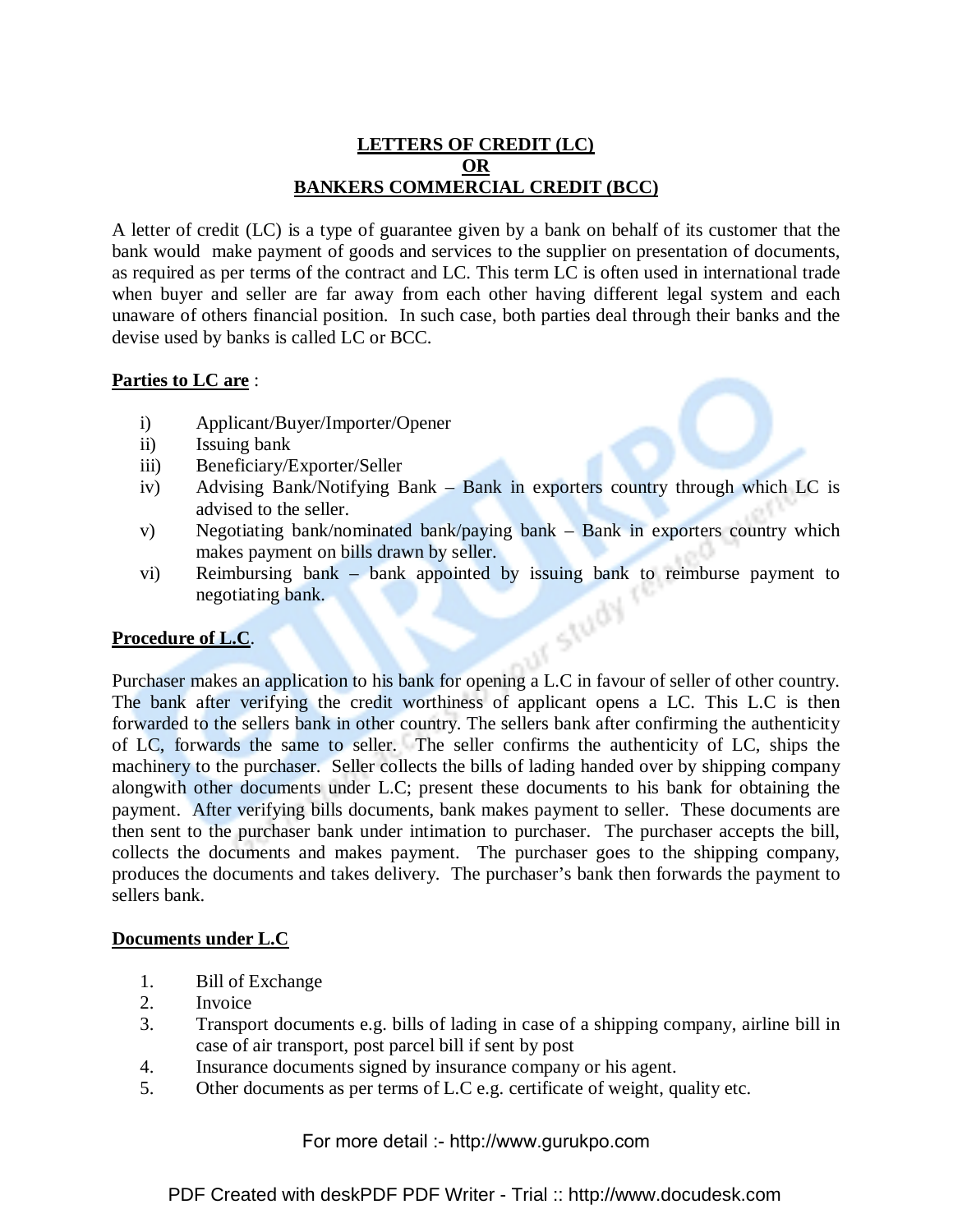#### **Benefits of L/C**

#### To Purchaser **:**

- **-** No advance payment is required.
- **-** Not worried as payment only after getting documents.
- **-** Not worried about quality as certificate to that effect is there in documents.
- **-** He is sure of payment as banks are involved.
- **-** There is no delay in payment.
- **-** Not worried about import regulations of buyer's country.

#### To Seller :

- **-** He is sure of payment as banks are involved.
- **-** There is no delay in payment.
- **-** Not worried about import regulations of buyers country.
- **-** Not worried about fluctuations in currency rates as he gets payment in his currency.

The bankers duty is primary for making payment as has been decided in many cases by various high courts and hence risk in L.C is minimum.<br>Suggested Ref. Books high courts and hence risk in L.C is minimum.

#### **Suggested Ref. Books**

- 1. Principles of banking Indian Institute of Banking & Finance, Mumbai.<br>
2. Money, Banking & Finance By N.K.Sinha<br>
2. Money, Banking & Finance By N.K.Sinha<br>
2. Money, Banking & Finance By N.K.Sinha
- 2. Money, Banking & Finance By N.K.Sinha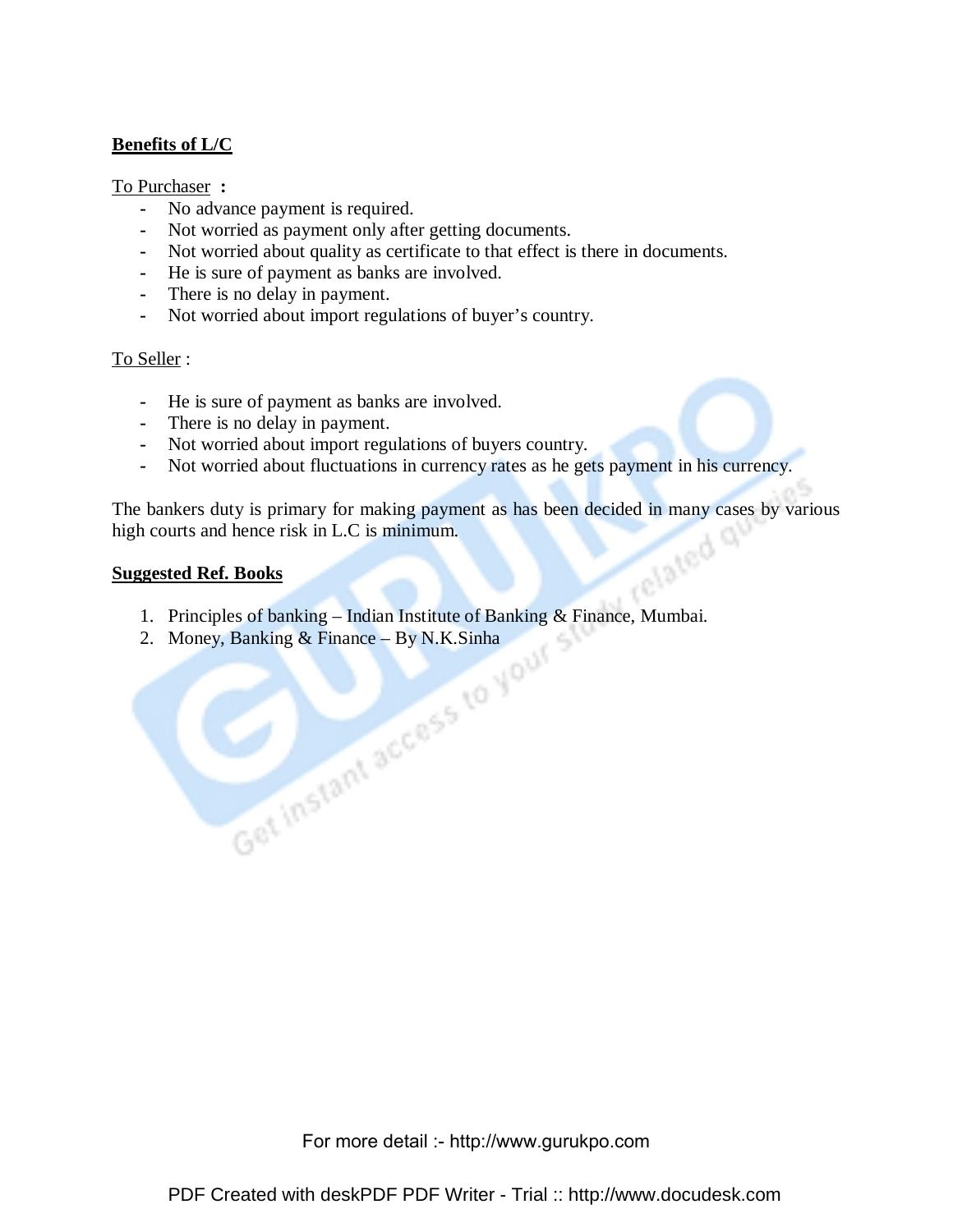# **Bank assurance**

Bank assurance means distribution of insurance product through the distribution channels of banks. It is also known as "All Finanz" and constitutes package of financial services that can fulfill both banking and insurance needs at the same time. It is a packaged service of banking and insurance offered to customer at one place, under one roof and at one time.

The motives behind 'bancassurance'

For a Bank are :

- **-** product diversification
- **-** generating additional income

For a Insurance Company are :

- 
- **-** Increasing premium turnover
- **-** Reducing initial costs of selling
- **-** Making use of wide network of banks for selling their products.

For a Customer :

- **-** Product at a reduced price
- **-** Product of high quality
- **-** Product at a single point/doorstep.

#### **Some challenges/Problems**

- **-** Increasing their market penetration<br> **-** Increasing premium turnover<br> **-** Reducing initial costs of selling<br> **-** Making use of wide network of banks for selling their products.<br> **a** Customer :<br> **-** Product at a reduced 1. The Rules of IRDA requires a mandatory4 weeks training for selling insurance products which a bank employee find it difficult to undergo.
- 2. Most of the bank branches particularly in rural areas are not fully computerized and there are problems when work of insurance is handled manually.
- 3. There is a cultural conflict between the products of banks and insurance. While the bank products are "demand" products and insurance products are "push" products. The selling of insurance products cause lot of pressure for the person selling/bank employee.
- 4. At times performance recognition becomes problem as to whom the commission on selling insurance product in a bank is to be given.

Inspite of these problems, insurance companies are collaborating with banks for selling their products through banks and generating additional income.

#### **Suggested Readings :**

Principles of Banking – By Indian Institute of Banking & Finance, Mumbai.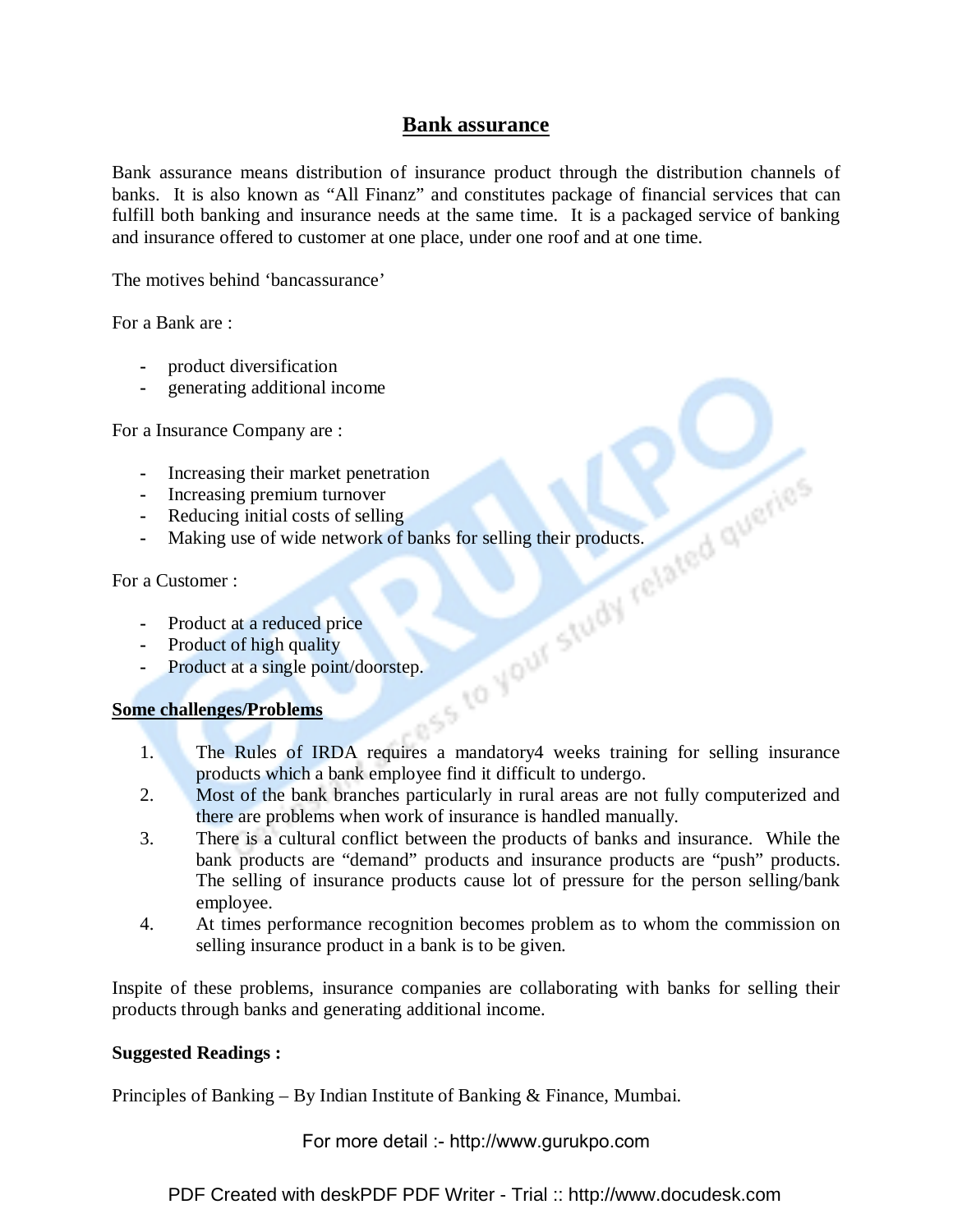#### **BANK GUARANTEE**

A guarantee assurance by a bank on behalf of his customer to a third person/party for payment of certain sum to him (third person) in case his customer fails to pay or fail to fulfill any contractual or legal obligations towards such third person. Here, primary duty to pay is that of customer. However, bank comes in picture when customer fails to fulfill his commitments.

# **TYPES OF GUARANTEES**

- 1. Financial Guarantee : A guarantee given by bank in lieu of depositing cash security or earnest money by the customer. This is generally given in the case of contractors.
- 2. Performance guarantee : Where a person has agreed to do certain things on or before a particular date. In case of default it carry out promise by stipulated date, bank guarantee is asked for.
- 3. Deferred payment guarantees : Where a person is required to make payment in installments spread over a period. For covering such default in paying installment, a bank guarantee is asked for which is known as deferred payment guarantee.
- 4. Statutory Guarantee : Guarantee issued by banks in favour of courts and other statutory authorities like Income Tax, Sales Tax, P.F, Customs and Central Excise Dept. etc.

For all the guarantees mentioned above, bank is charging fee for this purpose.

Two things are important i.e. Amount of guarantee and period of Guarantee.

Adequate judicial decisions are available where it has been held that bank duty to honour guarantee is primary/obligatory.

**Suggested Readings** : Principles of Banking by Indian Institute of Banking & Finance,<br>Mumbai. Mumbai.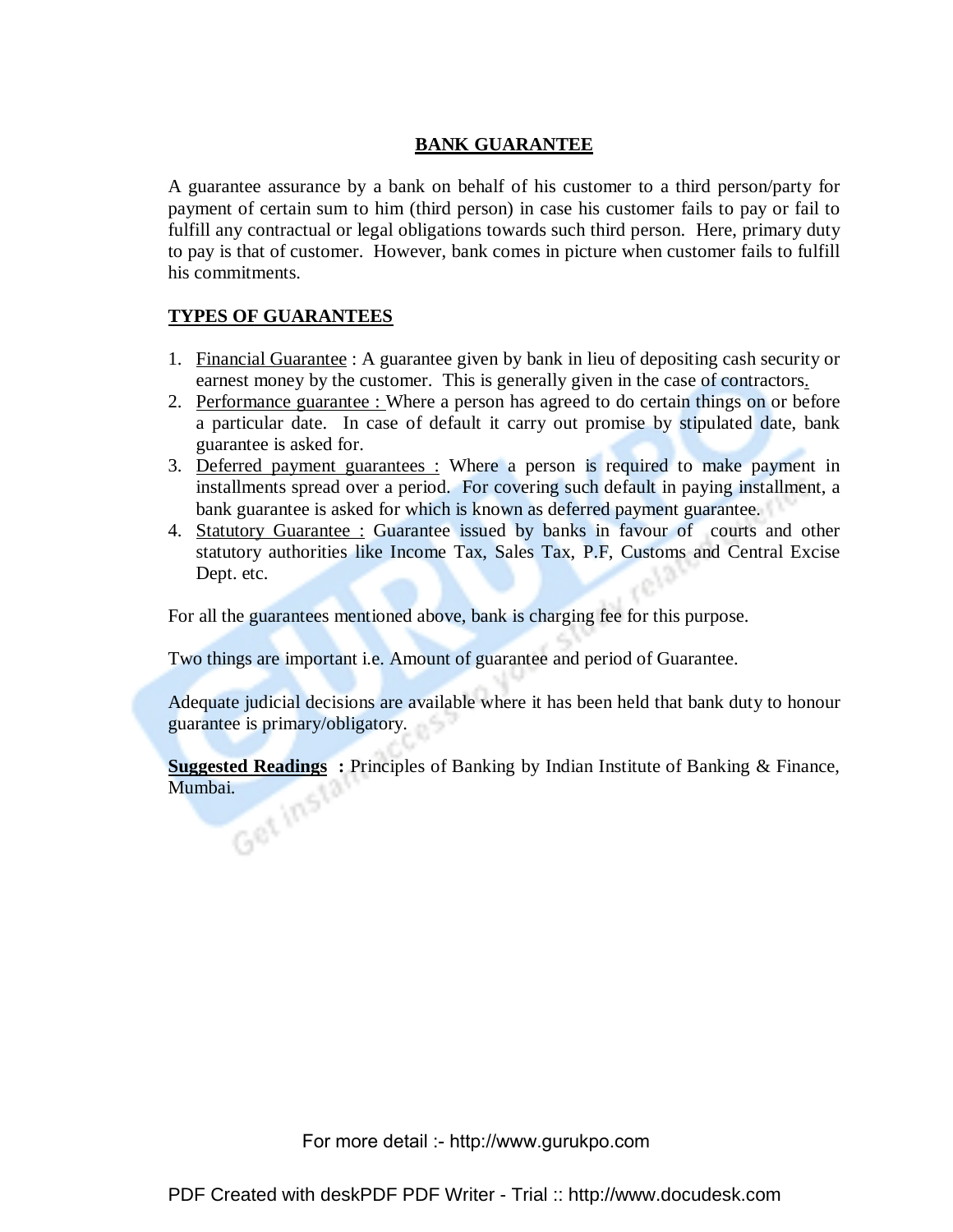# **REGIONAL RURAL BANKS (RRB'S)**

Under the 20 P0int Economic Programme during emergency, one of the point was as follows:

" Provision of cheap credit for Marginal farmers, landless laborers, artisans in rural areas & liquidation of rural indebtedness in stages "

In order to implement this programme, Govt. of India came up with an idea to set up RRB's and for which RRB Act was passed in 1974. These RRB's were started in 1975to supplement the efforts of rural credit co-operatives in the rural areas.

The broad objectives with which RRB's came into being were as follows :

- **-** To develop rural economy by providing financial assistance to :
	- **-** Agriculture
- **1988 Agriculture**<br> **-** Trade, commerce, industry and other productive activities.
	- **-** To provide credit and other facilities particular to
		- **-** Small &Marginal farmers
		- **-** Agricultural laborers
		- **-** Artisans and small entrepreneurs.

These RRB's are joint ventures of Central Government, State Govt. and sponsored bank with a share capital contribution of 50%, 15% and 35% respectively. A RRB was set up with a initial authorized capital of 1 crore to be contributed by these three agencies.

 $t\delta_{U_f}$ 

These RRB's are expected to prepare production plan in its area village-wise and block wise. They are permitted to attract deposits  $@1/2\%$  more than the rates of commercial banks and their lending rates were kept at par with rates of village cooperative societies. The sponsored bank used to provide managerial and financial assistance to these banks.

The NABARD at the national level provides finance to these banks and monitors their working.

#### **Suggested Readings :**

- 1. Principals of Banking by National Institute of Banking & Finance, Mumbai.
- 2. Money, Banking & Finance by Mr. N.K.Sinha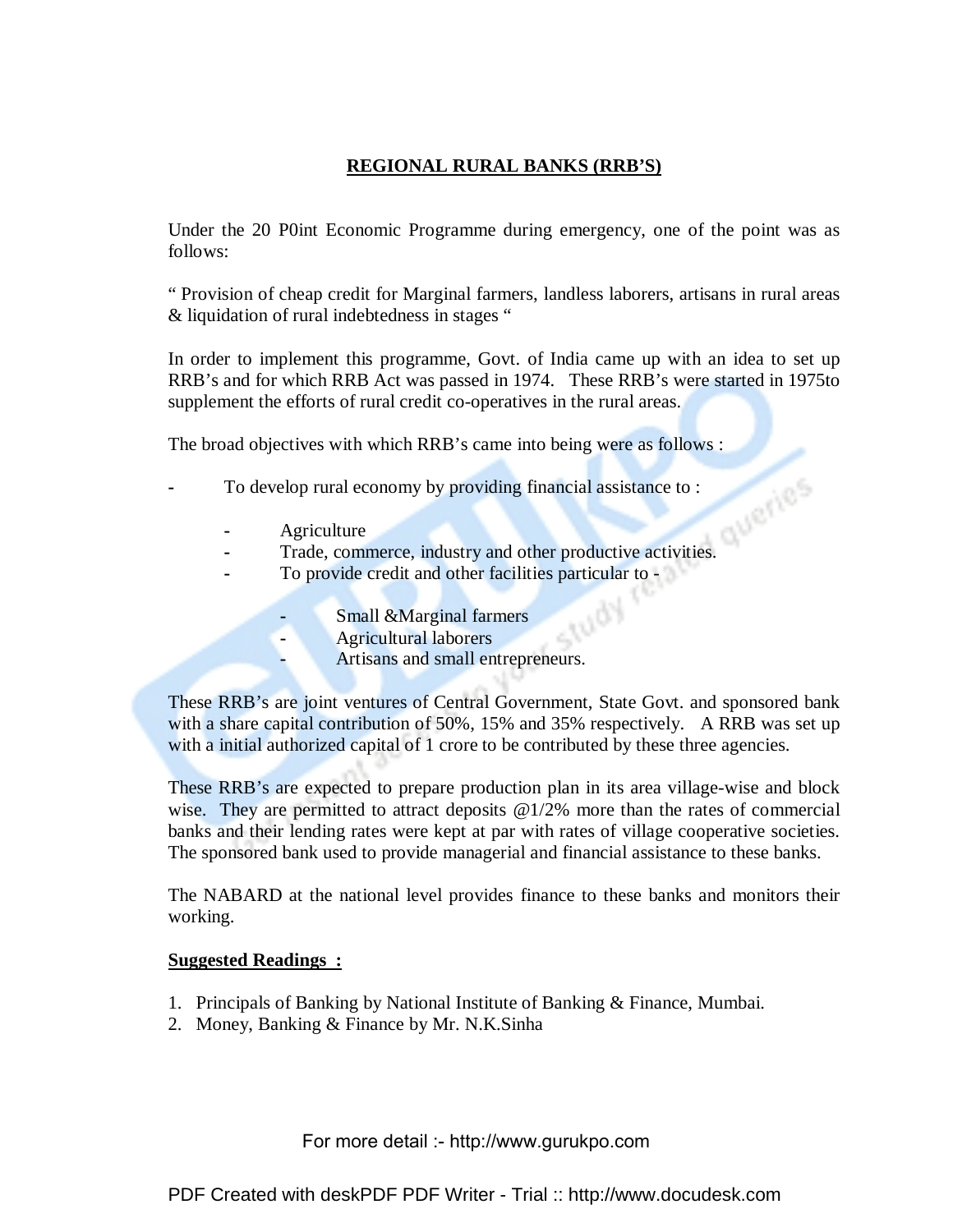# **Capital Adequacy Ratio (CAR) OR Capital to Risk Asset Ratio (CRAR)**

This CAR/CRAR is ratio of capital fund of a bank in relation to risk weighted assets. For this purpose capital fund consists of Tier I capital and Tier II Capital. This Tier I capital consists of items of core capital such as paid up capital, statutory reserves, disclosed free reserves capital reserve representing surplus arising out of sale proceeds of assets and undistributed profit less losses and intangible assets. The Tier II consists of undisclosed reserves, cumulative perpetual preference shares, revaluation reserve etc. The risk weights to each asset have been prescribed by RBI and often such risk weights are changed by RBI. All banks are informed about this change in risk weights through its circulars by RBI.

Presently, the rate of CAR/CRAR as prescribed by RBI is 9% and hence all banks are required to maintain a CAR @ 9%. This CAR is in addition to CRR/SLR required to be maintained by banks. This CAR represents adequacy of capital fund available with banks to bear the risk which is hidden in different types of assets held by a bank.

This present rate of CAR is likely to be raised in future by RBI to further strengthen their capital<br>base of banks and their risk bearing capacity.<br>Suggested Readings :<br>Money Banking & Finance by N.K.Sinha base of banks and their risk bearing capacity.

#### **Suggested Readings** :

Money Banking & Finance by N.K.Sinha

# **CASH RESERVE RATIO ( CRR )**

All scheduled banks are required to maintain CRR in relation to their time and demand liabilities (TDL) with Reserve Bank of India under section 42 of RBI Act, 1934. Under this Act, RBI is empowered to impose statutory reserve on banks any where between 3% and 15% of net (TDL). Presently this CRR is 5%. This cash is partly held in the form of "cash on hand" and partly in the form of "Balance with RBI". The primary purpose of maintaining minimum CRR in the form of cash on hand &balance with RBI is to ensure liquidity and solvency of scheduled banks.

Unscheduled cooperative banks are required to maintain CRR in the form of cash in hand and cash in current accounts with notified banks.

Maintaining CRR below the rate prescribed would attract penalty for bank.

#### **Suggested Readings** :

Money Banking & Finance by Mr. N.K.Sinha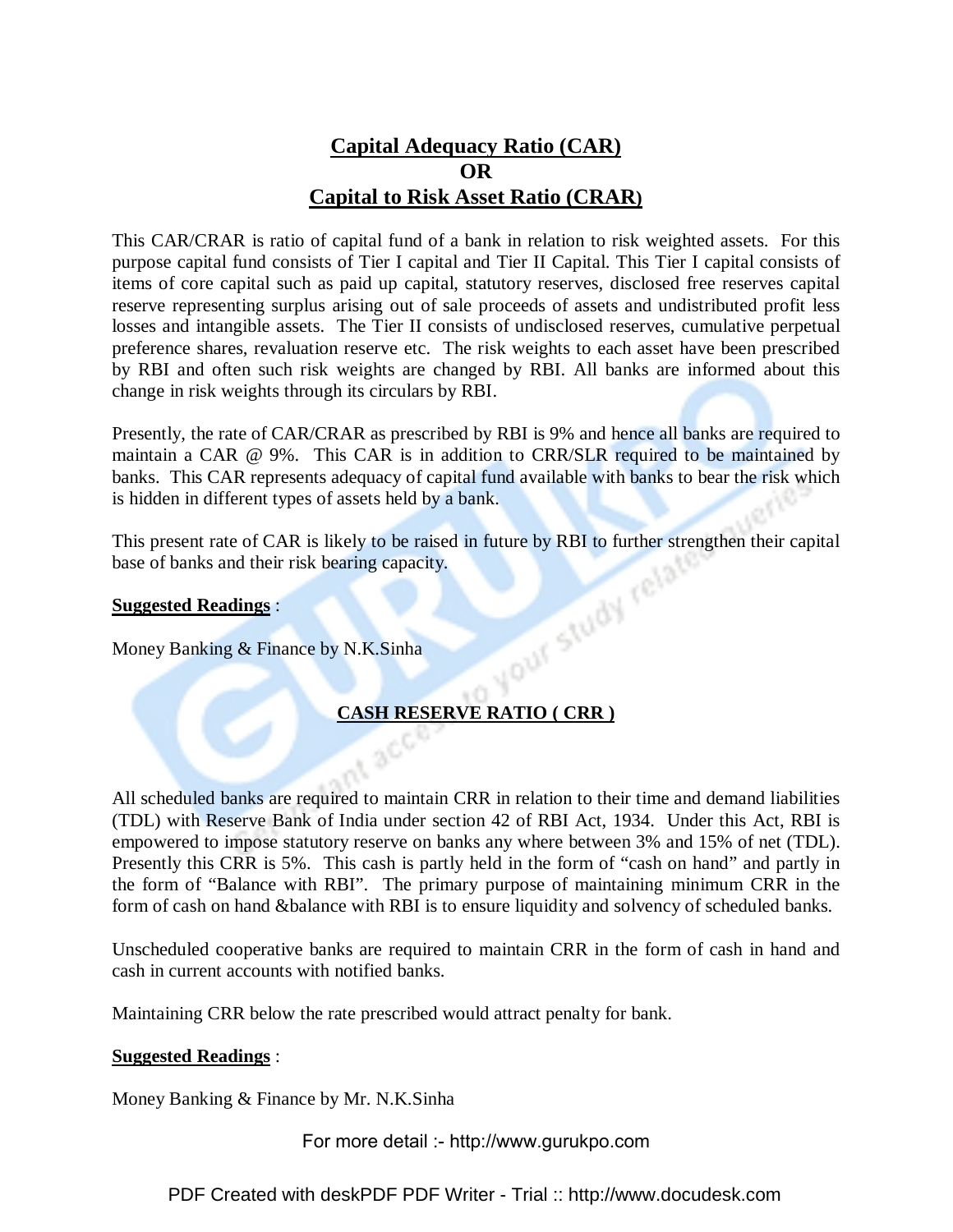#### **MICRO FINANCE**

Micro-Finance has been defined by RBI "as provision of thrift and credit and other financial services of very small amount to the poor in rural, semi urban and urban areas to improve their income and living standard".

Micro-credit institutions are those which are engaged in providing credit and other facilities to this poor strata of the society. RBI has asked banks and financial institutions to formulate their own schemes, models, prescribe suitable criterians, choose suitable branches, credit norms and interest rates etc for this purpose. Accordingly, banks have to prepare micro-credit plans for blocks, districts and the whole state for this purpose and these plans are reviewed at State and National level.

The non-governmental organizations (NGOs), voluntary organization and self help groups are playing critical role in providing micro-finance facilities. Even NABARD is playing active role in supporting these organizations and even arranging financial assistance to them. Many states have also launched various schemes of micro-finance for increasing income of poorest of the poor in rural, semi urban and urban areas.<br>Suggested Readings :<br>Money, Banking & Finance By N.K.Sinha poor in rural, semi urban and urban areas.

Suggested Readings :

Money, Banking & Finance By N.K.Sinha

# **SECURITILIZATION**

Securitization means acquisition of financial assets by a securitization or reconstruction company. This process of acquisition (securitization) is resorted to reduce large non performing asset (NPA) i.e. loans or portfolio of loans from a bank or financial institution by a securitization and reconstruction company (SCRC) on mutually agreed terms and conditions. This is a process where non-liquidated financial assets are converted in to Marketable securities i.e. security receipts that can be sold to investors. It is also process of converting receivables and other assets into securities i.e. security receipts that an be placed in market for trading.

On acquisition of financial assets, the SCRC becomes the owner of the financial assets and steps in the shoes o f lender bank or financial institution. The RBI is the regulatory authority for a SCRC. The SCRC is a company registered under the companies Act 1956 for the purpose of securitization and it also needs registration from RBI as per SARFAESI ACT 2002.

Suggested Readings :

Principles of Banking By Indian Institute of Banking & Finance, Mumbai.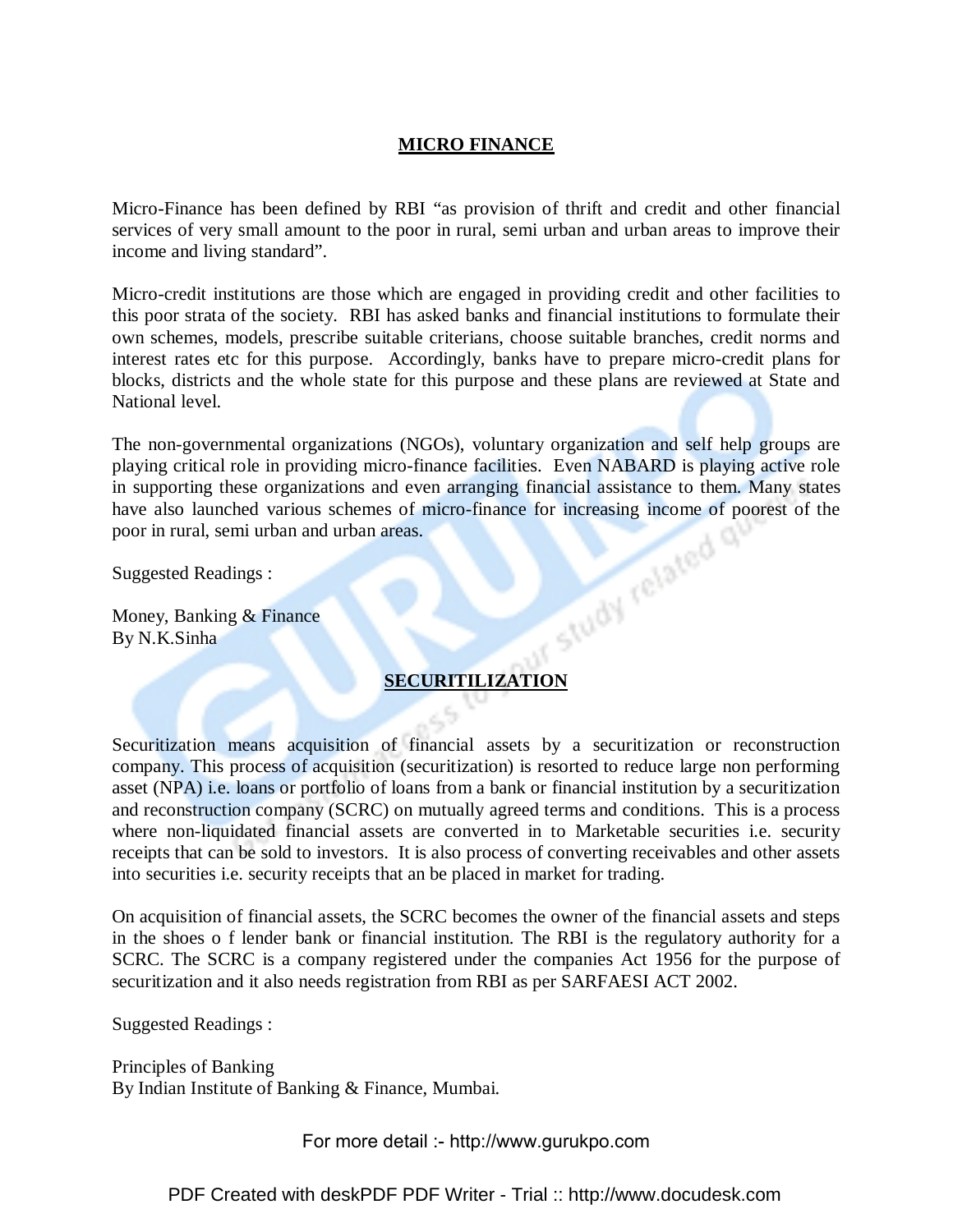# **SECURITIZATION AND RECONSTRUCTION OF FINANCIAL ASSETS & ENFORCEMENT OF SECURITY INTERST AT 2002 ( SARFAESI ACT )**

This SARFAESI Act 2002 has created a new legal framework and new procedure for recovery of dues of banks and financial institutions. The rights of banks and financial institution over securities both movable and immovable for realizing the loan advanced were limited and less effective before passing of this SARFAESI Act. Now, under this Act, banks and financial institutions got ample powers to enforce such security for realization of money due particularly loans in NPA category without the intervention of courts. This Act presupposed a simple thing that there is an obligation on the part of borrower to repay loans and if they are unable to repay, then the securities for loans are liable to be sold for recovery of loans.

This Act is effective from 21.6.2002 and has retrospective application i.e. it applies to loans and securities created prior this Act coming into operation. This act is applicable on all banking companies, nationalized banks, State Bank of India and its subsidiaries and cooperative banks. However, RRBs are not covered under this Act.

This Act has permitted "Securitization" which means acquiring financial assets of a bank or financial institutions by a securitization or Reconstruction company. This company to be registered under companies Act 1956 can convert the acquired financial asset in to marketable securities and place them in market for trading. This securitization & reconstruction company also needs registration with RBI. This securitization is a process of converting loans & receivable of banks into marketable securities.

For recovering loans under this Act, a bank or financial institutions has to give a 60 days notice to the borrower indicating the details of amount to be recovered. If borrower raises some issues, the bank has to clarify these issues. If borrower is not satisfied, he can go into appeal in Debt Recovery Tribunal by depositing 50% amount. If borrower fails to repay amount within this notice period, the bank, financial institution (Secured creditor) can take the property into possession, sell the property and recover the amount. If amount recovered is less, he can move against guarantors. If amount recovered is more, the excess amount can be refunded to the borrower.

Under this act, there is a provision of appeal against the order of DRT within 45 days. The RBI has to provide a key role as regulator over securitization and Reconstruction Company.

Suggested Readings : Principles of Banking - By Indian Institute of Banking & Finance, Mumbai.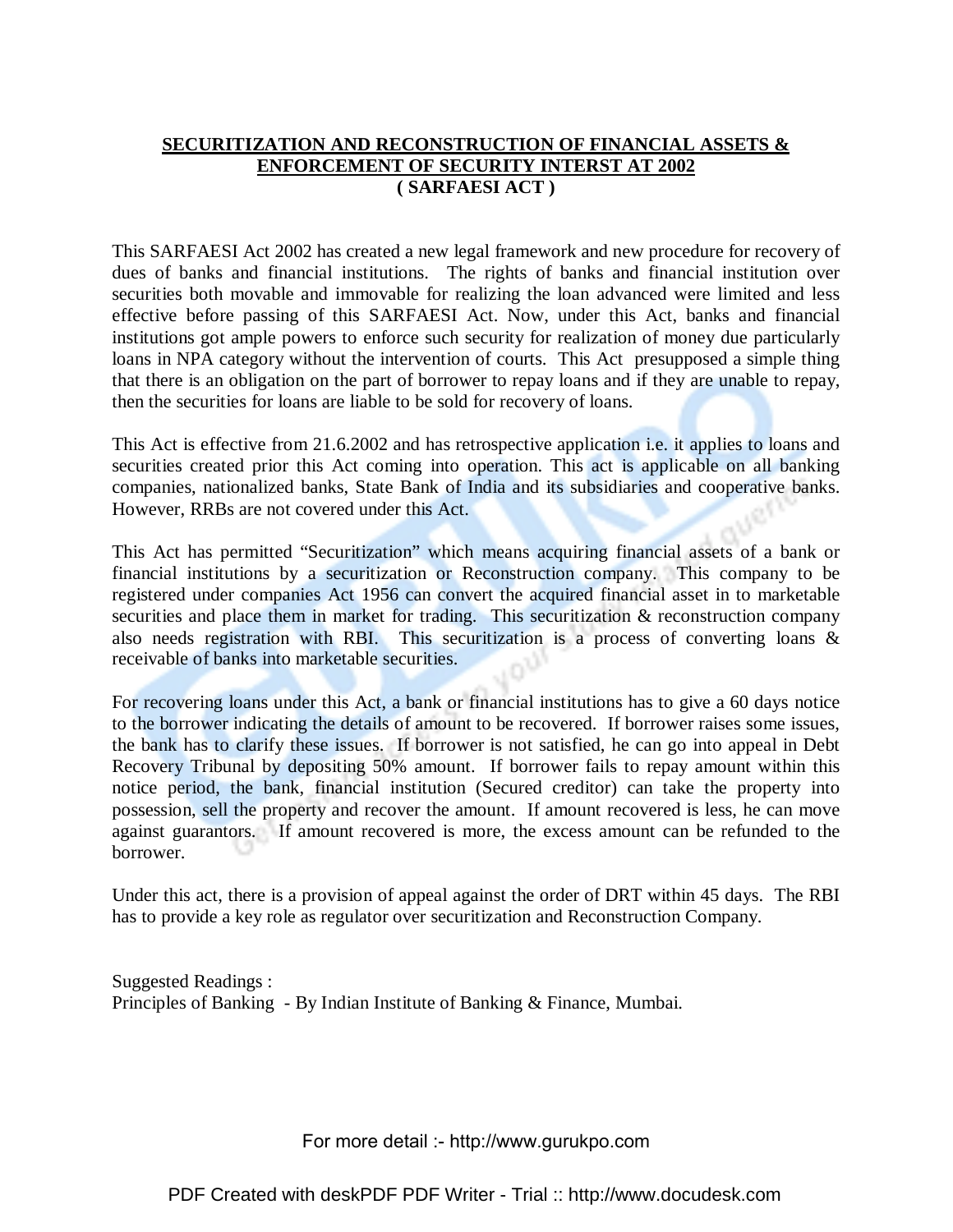#### **NATIONAL BANK FOR AGRICULTURE & RURAL DEVELOPMENT (NABARD)**

NABARD was set up as a "Development Bank" on 12.7.1982 and functions of Rural Credit Debt of RBI were transferred to this bank. It came into being with a mandate to promote integrated and sustainable rural development and secure prosperity of rural areas. It is providing investment credit (long term credit) and production credit to promote and develop agriculture, small scale industries, cottage and village industries, handicraft and other rural crafts and for creating/improving rural infrastructure for overall rural development.

Important tasks entrusted to NABARD in rural areas are :

- 1. Providing refinance to lending institutions in rural areas like :
	- **-** Commercial Banks
	- **-** Regional rural banks
	- **-** Cooperative banks (State cooperative banks for District co-op. banks & primary Agri Credit Co-opts, co-op. Agr. & Rural Dev.Bank).
	- **-** Other financial institutions approved by RBI.
- 2. Promoting Institution building (e.g. Farmers' clubs, Farm Hatts, Rural Marts etc.)
- 3. Coordinating operations of rural credit institutions.
- 4. Evaluating, monitoring and inspecting rural credit institutions.
- 5. Acting as regulator for cooperative banks and regional rural banks.
- 6. Maintaining liaisiong with Central Govt, State Govt, National Level Organizations for policy formulation relating to rural development.

NABARD is also looking after HRD needs of rural financing institutions for which it runs bankers' Institute of Rural Development (BIRD) at Lucknow. It raises funds from Govt. of India, RBI, issuing development bonds/debentures and RIDF deposits.<br>Suggested Readings :

Suggested Readings :

- 1. Principles of Banking by NIBF, Mumbai
- 2. Money Banking & Finance by Mr. N.K.Sinha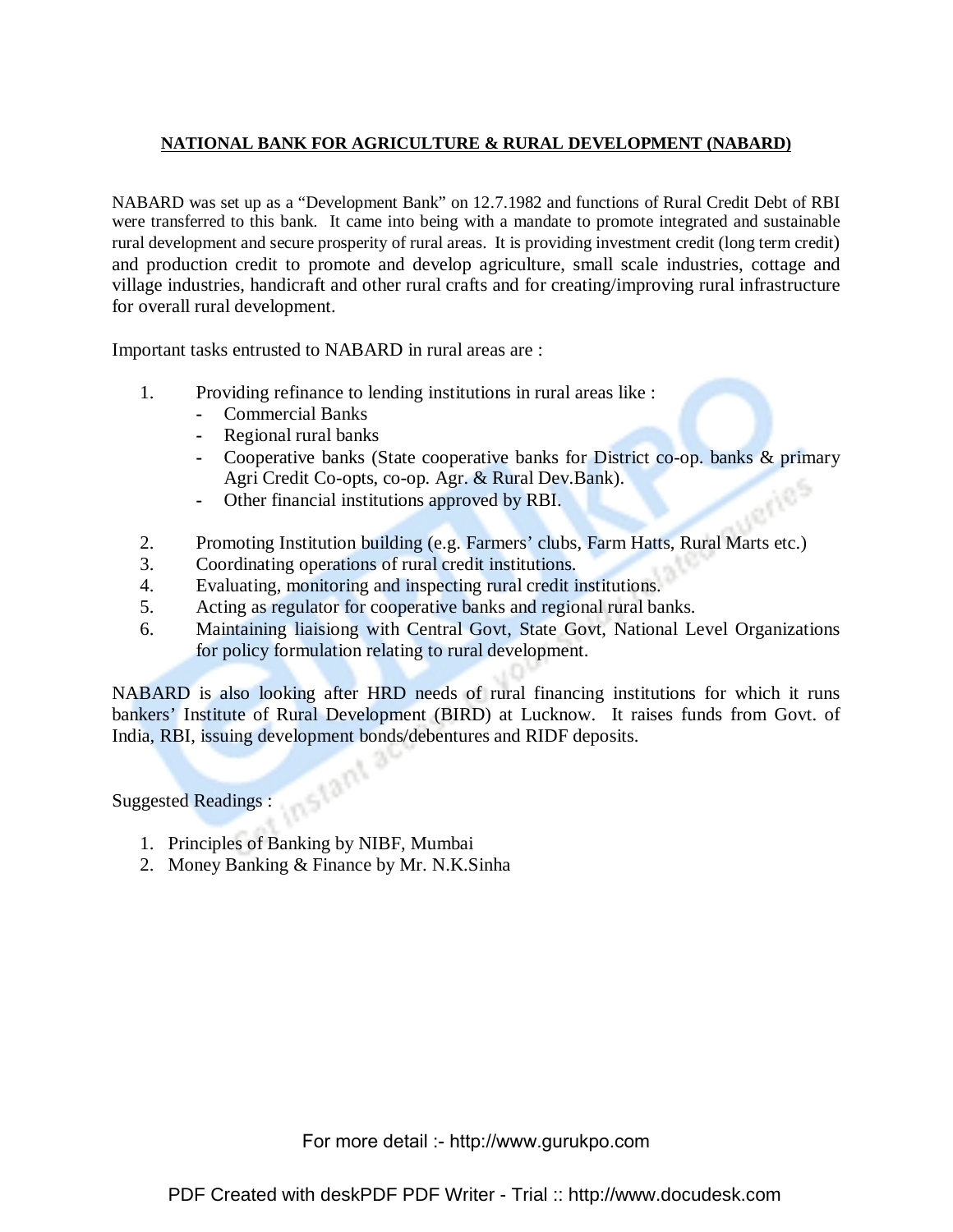#### **SERVICE AREA APPROACH ( SAA )**

This SAA is being implemented from 1989 and is applicable in rural and semi-urban areas. Under the scheme, each bank branch i.e. branch of a co-op bank, RRB or a Commercial bank is allotted a specific service area consisting of about 15-20 villages. The area allotted is known as Command area. Each bank branch is expected to conduct detailed survey of village including economic potential available in the village and based on this survey, village credit plans are prepared on annual basis. This credit plans are then compiled and converted into block credit plans and finally, block credit plans are converted into District credit plans.

In these plans, not only credit requirements of existing facilities but also requirements for starting new activities are planned. The purpose of whole exercise is to met the credit needs in full by banking institutions so that development of command area could be ensured.

For monitoring, Block Level bankers Committee (BLBC) and District Level Bankers Committee (DLBC) have been visualized under the scheme and formats as well time schedule for preparing & compiling plans have been prescribed.

District Development Manager (DDM) NABARD as well as District Administration are also involved in overall monitoring and implementation of the scheme.

Suggested Readings : Money Banking & Finance by N.K.Sinha

# **CO-OPERATIVE AGRICULTURE & RURAL DEVELOPMENT BANBKS (CARDB'S)**

CARDB's are part of cooperative credit structure. A Chart showing cooperative Credit Structure is enclosed. They are engaged in providing investment credit (Long term credit) for agricultural and rural development. These banks were earlier known as Land Mortgage Banks but their name was subsequently changed as Agricultural and Rural Development Banks as their main purpose of providing long term credit is agriculture and rural development.

Generally structure of such banks is federal i.e. State CARD Bank at State level with primary CARD BANK at District, block and primary level. However, in some states their structure is unitary i.e. State CARDB with its branches at primary level. However, in some small states, State Cooperative Bank is also working as CARD Bank by disbursing long term credit also.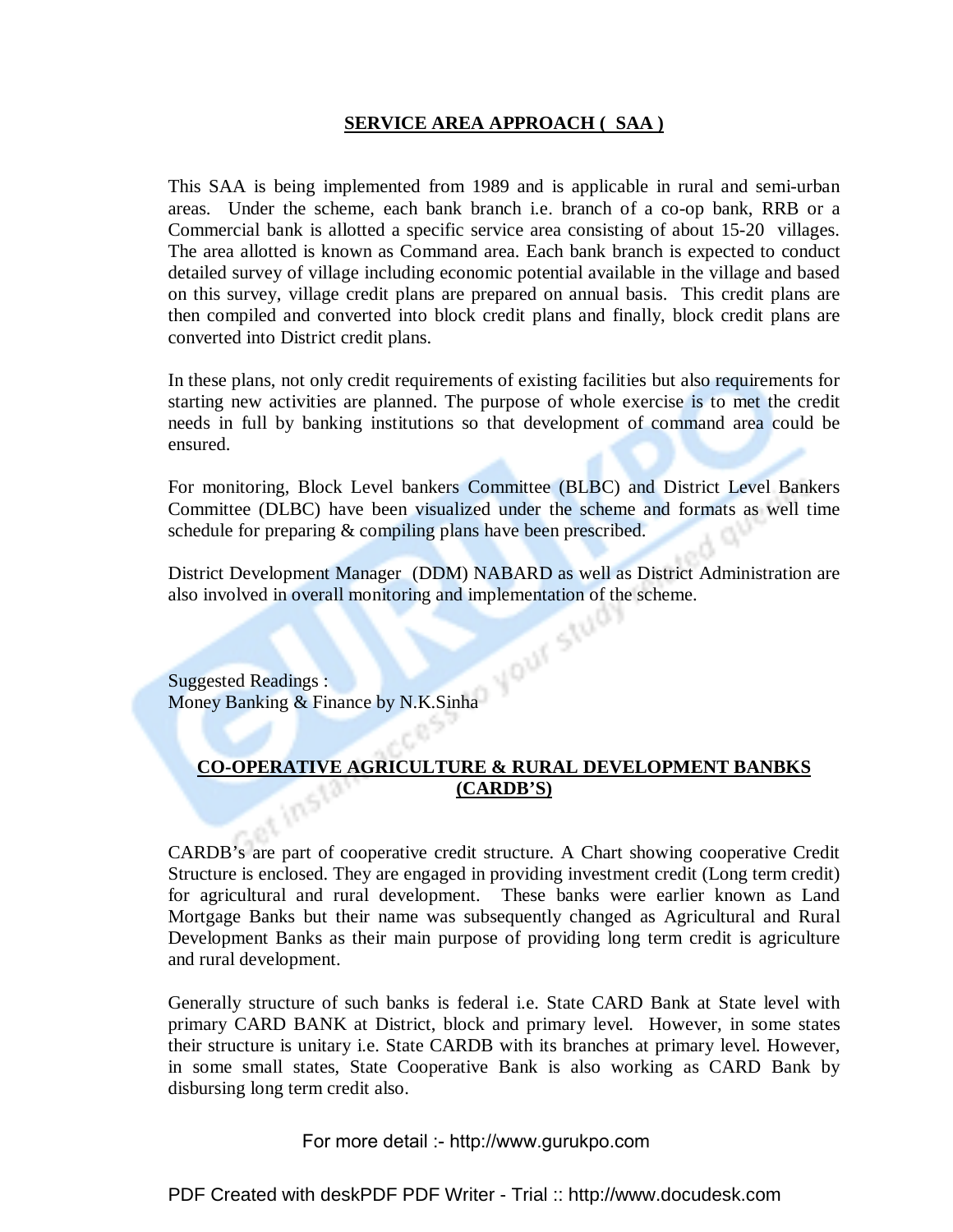These banks provide long term loans (5 to 20 years) on mortgage of agricultural land by the farmers e.g. loan for purchase of Tractor, installation of tube wells and various other similar purposes of agricultural and rural development. Generally loan amount is 50% of value of land owned by farmer. For purchase of farm machinery/equipment, bank is making direct payment to supplier on behalf of farmer.

NABARD is refinancing the loan amount to State CARDB BANK. These SCARD BANK are raising funds through share capital, fixed deposits (as a special case) debentures and interim finance from State Bank of India. The main source is debentures which are issued on the basis of effective mortgage deeds available. NABARD is also undertaking voluntary inspection of these banks.

#### **FINANCIAL INTERMEDIARIES**.(F.I's)

Financial intermediaries are institutions that mediate between ultimate lenders and ultimate borrowers or between those who have surplus money and those who wish to use the money to finance their deficit budgets. The best example of such financial intermediaries are :

- Banks
- Insurance Companies
- Provident Fund
- Unit Trust of India etc.

The key function of these FI's is to collect surplus/savings and lend them to deficit spenders. Banks collect savings from public at large, invest these savings in to loans and advances and investments. Their main source of earning is the difference in borrowing rate and lending rate. They also earn money on various services provided to customers. Same is the case with Insurance Companies as they also collect savings though selling insurance policies.

| <b>Advantages to Lenders:</b><br>Get In | (i) Low risk – Risk of capital loss or interest loss to lender is<br>minimum.<br>(ii) <b>Greater liquidity</b> – The FI's offer greater liquidity an<br>lender can convert investment in cash any time.<br>(iii) Convenience<br>(iv) Other Services |
|-----------------------------------------|-----------------------------------------------------------------------------------------------------------------------------------------------------------------------------------------------------------------------------------------------------|
| <b>Advantages to Borrowers</b>          | (i) Demand of funds can be met as FI's have big pool of funds.<br>(ii) Certainty of availability of funds<br>(iii) Rate of interest is reasonable.<br>(iv) At times, small borrowers get preferential treatment.                                    |

Suggested Readings : Money, Banking & Finance byN.K.Sinha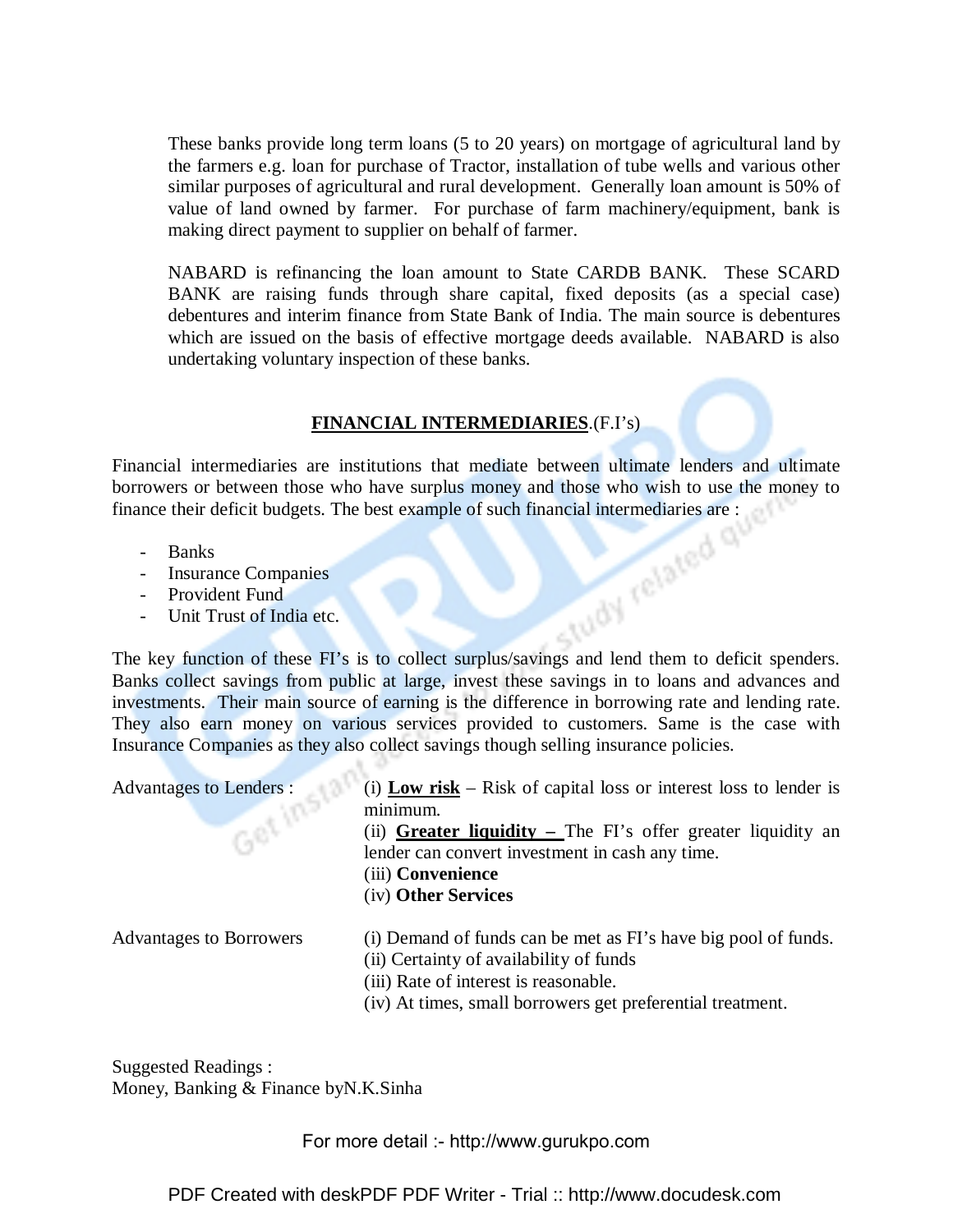#### **CUTOMER RELATIONSHIP MANAGEMENT IN BANKS**

The Large scale branch expansion and competition between banks have forced banks to refine their products and services to attract more and more customers and build permanency in relationship with existing customers. Many banks have even started appointing customer Relations Executive for relationship banking and meting needs and aspirations of customers. Relationship Manager is an extended arm of bank performing the critical function of personalized service to a client for enhancing customer friendly image of the bank.

It is reasonable expectation of any customer that relationship banking should provide them preferred access to credit. It consolidates their deposit business at a particular bank

They believe that they can vastly enhance their credit prospects also. Liberalization and growth of competition have transformed banking into buyers market. In this atmosphere, relationship banking is an effective tool to provide maximum customer satisfaction through vastly augmented services.

Hence relationship banking has now become a integrated part of marketing strategy of banks. For building relationship- for longer period, many banks have stared keeping their Managers for a longer tenure where through relationship banking, banks growth in terms of deposits and credit portfolio is showing exemplary results. Through customer relationship banking, banks have the potential of raising overall profitability for the bank significantly besides establishing a good image for the bank branch in market for long.<br>Suggested Reading :<br>Money Banking & Finance By N.K.Sinha image for the bank branch in market for long.

Suggested Reading : Money Banking & Finance By N.K.Sinha

# **NON-PERFORMING ASSETS ( NPA's)**

A bank's balance sheet will have performing as well as non performing assets. Performing asset means an asset on which interest income is received from the borrower as and when it is due and the principal is also repaid on due date as per the repayment schedule agreed between banker and borrower. Hence an asset which is not a performing asset is treated as non performing asset. It mean that an asset on which interest or principal is not received when due. The RBI took a decision that if this amount is not recovered within 90 days from the date it becomes due, it would be treated as NPA. Before 31.3.2004 this period was 180 days. Now banks can't show the interest income on such amount as receivable income and thus cannot increase their profit by crediting the same in Profit & Loss A/c.

Hence in simple words, an asset which ceases to earn income is treated as NPA. However, there are exceptions in this regard such as :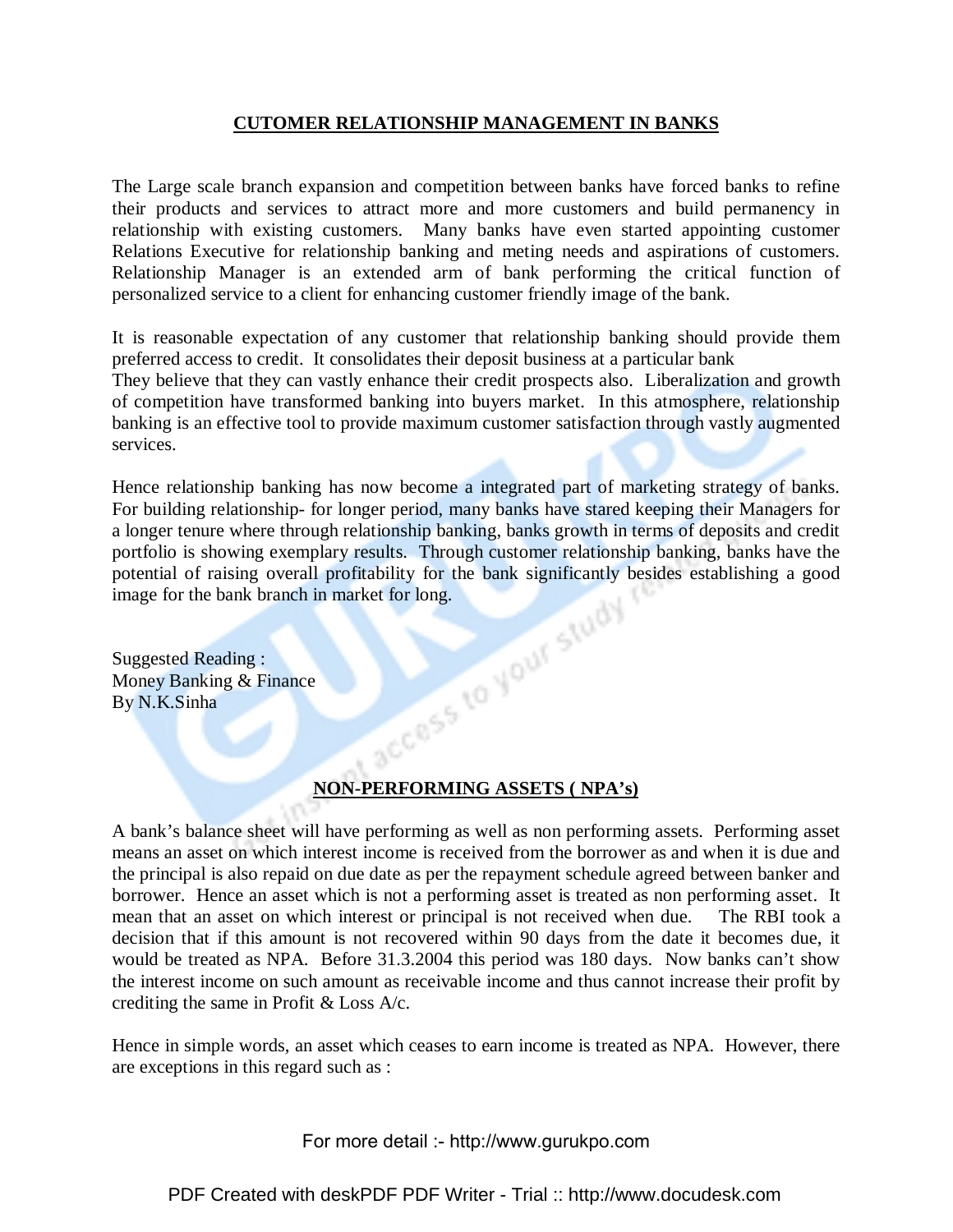- 1. Loans guaranteed by Central & State Govts
- 2. Loans against FD/NSC/IVP/KVP if adequate margin has been maintained.
- 3. Loans which have been rescheduled for the purpose of repayment.

#### Gross & Net NPA –

- Gross Total amount of NPA before making provision for NPA
- Net Total amount of NPA Less provision made for NPA

Hence after making provisions for NPA, many banks have 0% net NPA's in relation to total loans and advances.

Classification NPA's & Provisioning Norms

- (1) **Sub-Standard assets** : An asset which remain NPA for not exceeding 12 months. General provision of 10% is required to be made
- (2) **Doubtful Assts** : An asset which remained in sub standard category for 12 months. Provision is required to be made according to the period. Further 100% provision on unsecured portion of asset.
- (3) **Loss Assets** : Assets which are not recoverable, provision @ 100% is to be provided will written off.

Further general provision is required  $\omega$  .25% on standard asset. These are assets which carry normal risk and are not NPA. This classification as well as provisioning is required to be made

as per latest guidelines issued by RBI in this regard.<br>Suggested Readings:<br>Money, Banking & Finance by  $N V^{\infty}$ . Suggested Readings : Money, Banking & Finance by N.K.Sinha

# **ASSET LIABILITY MANAGEMENT (ALM)**

A banks assets are primarily cash loans and advances, investments etc. Similarly, liabilities are current and saving deposits, fixed deposits, call deposits, Certificate of deposits etc. This ALM is a systematic process to maintain proper match in the maturity timings so that at no time there is risk of liquidity without adversely effecting the profitability of the bank. The liabilities need to be deployed in the form of loans and investments in such a manner that adequate cash is always available to pay-off the liabilities. Three important aspects of ALM are :

- 1. Cash Management
- 2. Liquidity Management
- 3. Interest rate risk Management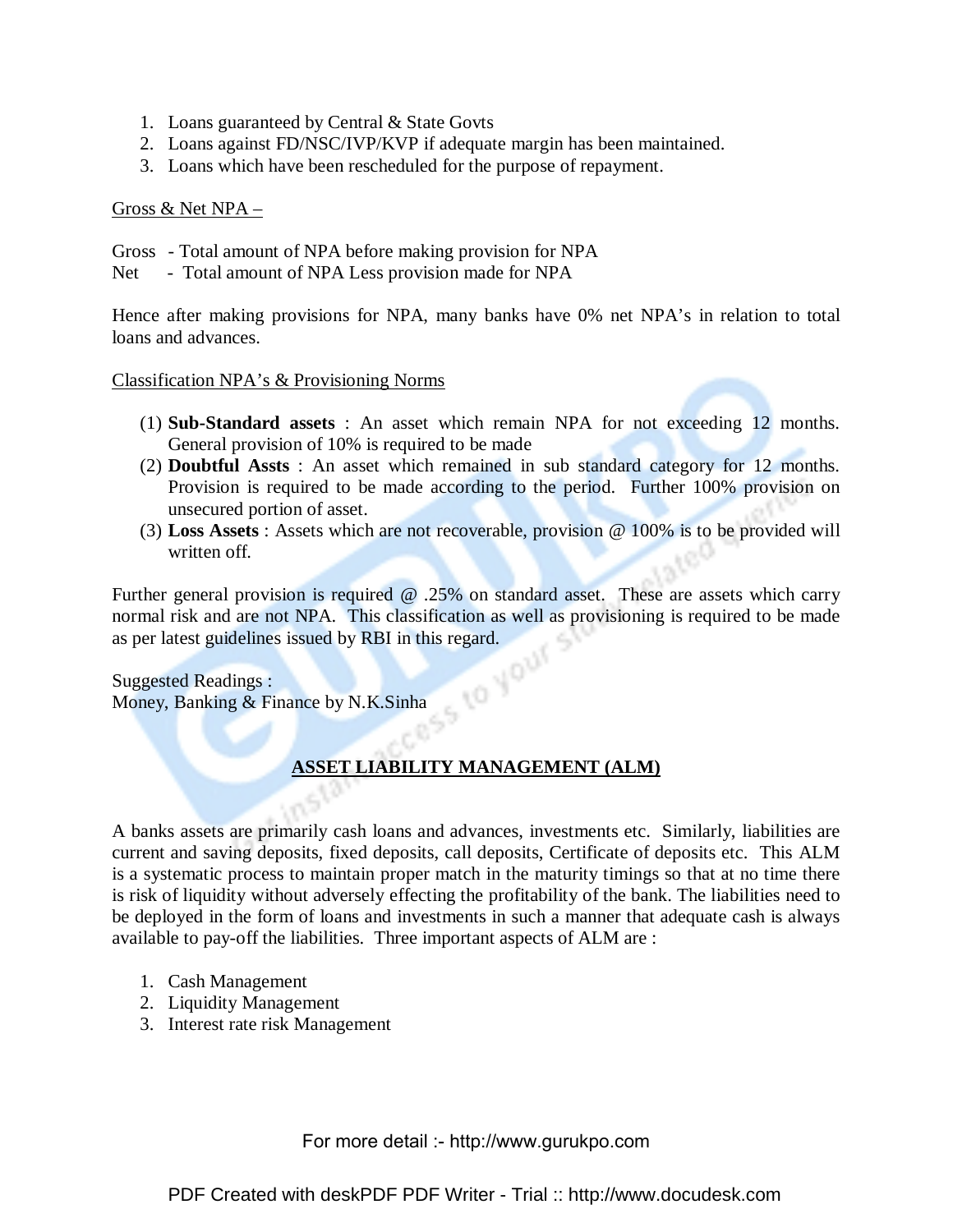Cash Management is to ensure that banks day to day cash position are employed to the maximum advantage and that any cash short fall position are taken care of. It means that proper balance need to be maintained between cash in flows and cash outflows.

Liquidity Management means that bank must be prudent in matching profile of its assets and liabilities. Some standby arrangement for overcoming liquidity problem should always be made.

Interest rate risk Management refers to effect of interest rate charges and their effect on the profitability of the bank.

For this ALM, maturity buckets for different time intervals are prepared and assets and liabilities are put in those buckets to ensure that there are no mismatches. Hence ALM is the function to be looked after by a top most committee known as Asset Liability Committee to be headed by Chairman-cum-Managing Director or Executive Director of a bank.

Suggested Readings : Money Banking & Finance by N.K.Sinha

# **CLEARING HOUSE**

**CLEARING HOUSE**<br>It is a meeting place for the representatives of member banks at appointed hours on each working day to settle payments of cheques and other transfer orders on each other by their customers. It is an association of banks operating in a particular locality. This clearing houses are generally run by RBI where it has offices and by State Bank of India (SBI) and its subsidiaries else where.

Each member bank has to maintain minimum balance ;with the bank doing this clearing house work. This work process of clearing cheques and money transfer in two sittings. In the forenoon sitting, all banks meet and present cheques deposited by their customers which are drawn on other banks. In this sitting, each bank representative collects the cheques drawn on his bank and brought by representative of other banks. The conce3rned bank representative carries cheques drawn on his bank and check up the accounts of concerned customer and clear them. In the second/afternoon sitting, all representatives of banks again meet in clearing house and brings with them cheques cleared or cheques which cannot be cleared. Accounts of all banks maintained in the bank doing clear housing work are debited or credited and their accounts are settled. If a particular bank has some deficit in its accounts due to heavy debit, that bank is immediately asked to deposit more amount in the account maintained by bank doing clearing house work.

Hence through clearing house, accounts of all member banks are settled and the cheques of customers are cleared.

Suggested Readings : Money, Banking & Finance by N.K.Sinha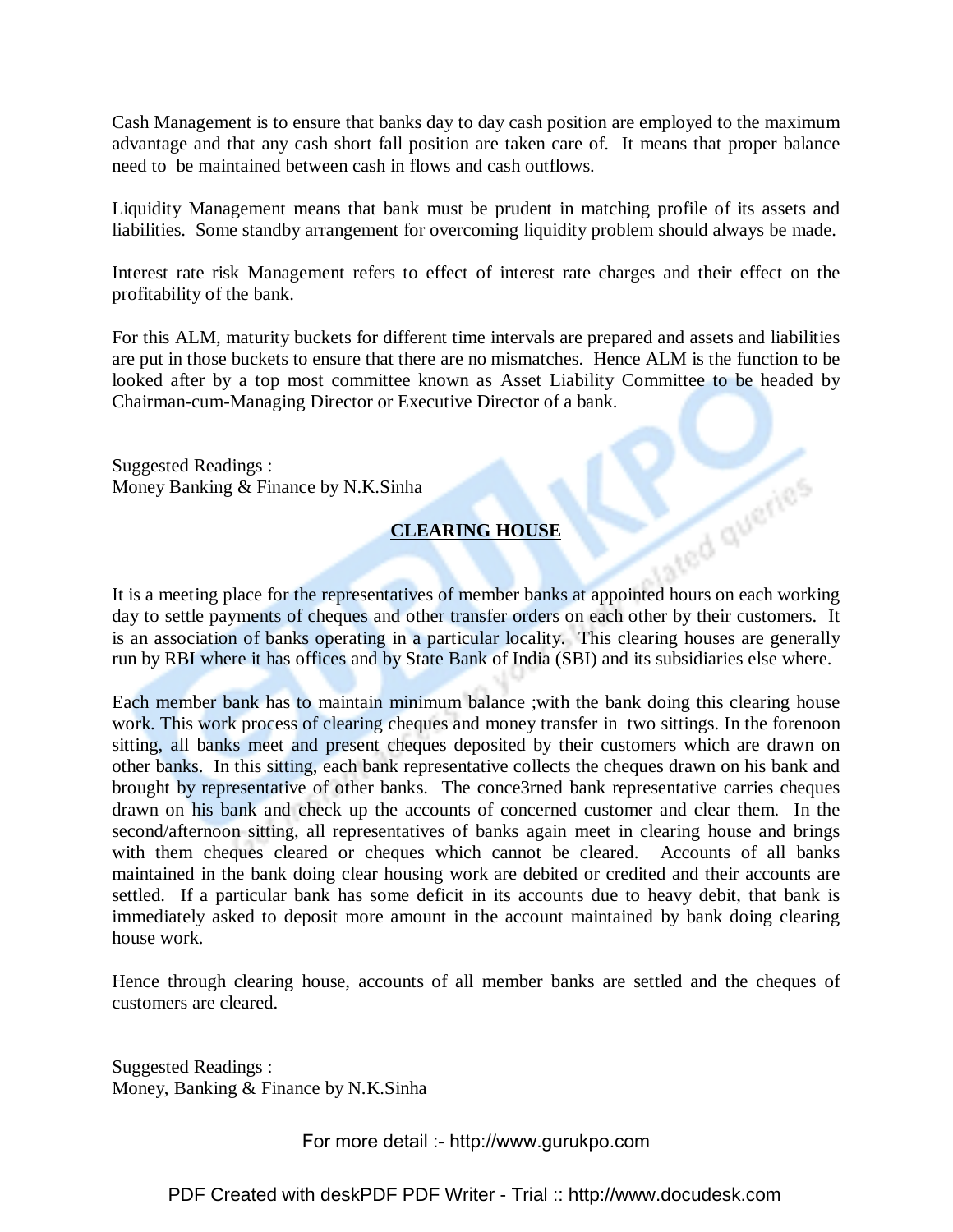# **AGENCIES FOR RURAL CREDIT**

The organized institutional frame work available for disbursement of rural credit consists of the following :

- 1. Commercial banks
- 2. Regional Rural Banks
- 3. Cooperative Credit Structure

We have large network of nationalized commercial banks and their branches which are playing a crucial role in providing rural credit. Particularly after nationalization their role in meeting rural credit needs has become significant. They have been assigned targets for advancing agricultural and rural credit by Govt. of India.

The Regional Rural Banks CRRBD entered in the field of rural credit after passing of RRB Act in 1974. These RRB's were specifically created to supplement the efforts of cooperatives which performing this aspect of disbursing rural credit.

The cooperative credit structure is in the field of agricultural credit since last more than 100 years. In short term credit, structure consists of state cooperative banks at state level, district Central Cooperative Banks at district level and primary Agricultural credit cooperatives at primary/village level. Similarly, for long term credit which is also known as Investment credit, there are State cooperative Agricultural & Rural Development Banks at State level and Primary Cooperative Agricultural and Rural Development Banks at district, Taluka level to disburse rural credit for long term period. The primary urban cooperative banks have also been authorized to disburse rural credit by RBI.

At the national level, NABARD is looking after this work and providing money to all three above agencies by way of refinance facilities.

In the unorganized sector, there are other agencies and important amongst them is money lender who is providing rural credit at a comparatively higher rate of interest.

Suggested Readings :

- 1. Money Banking & Finance by N.K.Sinha
- 2. Report of Trends & Progress of Banking in India 2007-08 RBI
- 3. Annual report of NABARD 2007-08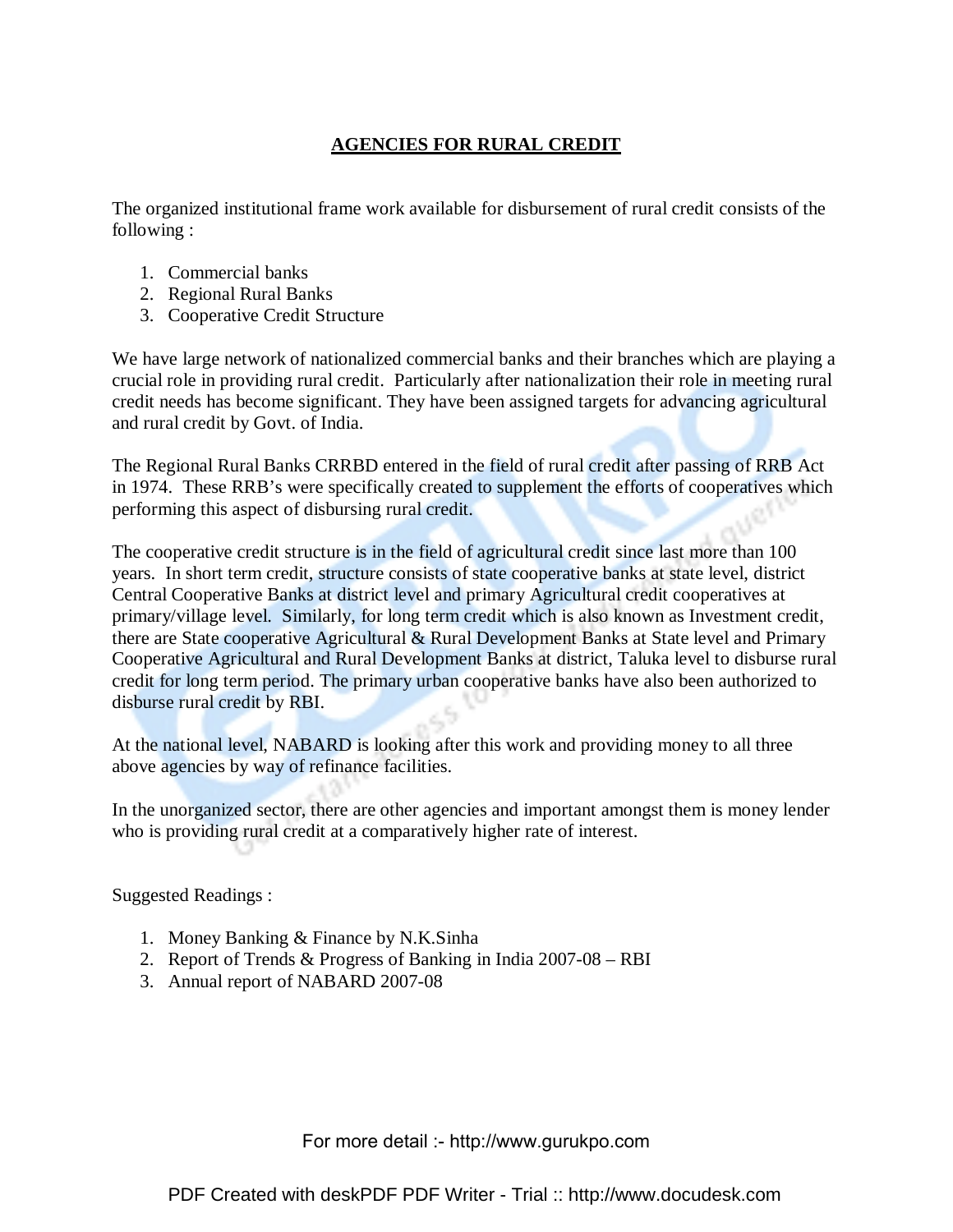#### **EASY APPROACH TO SUB: "BANKING SERVICES OPERATION ("BRIEF EXPLANATION OF KEY TERMS) OF SEM.IV OF RTU KOTA**

| S.No             | <b>Title of Term</b>                                     | Page<br>No.     | <b>Related</b><br><b>Syllabus</b> |
|------------------|----------------------------------------------------------|-----------------|-----------------------------------|
|                  |                                                          |                 | Item No.                          |
| 1.               | Securitization & Reconstruction of Financial Assets &    | $\mathbf{1}$    | 5                                 |
|                  | Enforcement of Security Interest Act 2002 (SARFAESI ACT) |                 |                                   |
| 2.               | Securitization                                           | $\overline{2}$  | 5                                 |
| $\overline{3}$ . | <b>NABARD</b>                                            | 3               | $\overline{4}$                    |
| 4.               | Service Area approach                                    | $\overline{4}$  | $\overline{4}$                    |
| 5.               | Cooperative Agr. &Rural Dev.Banks (CARDB's)              |                 | $\overline{4}$                    |
| 6.               | <b>Regional Rural Banks</b>                              | 6               | $\overline{4}$                    |
| 7.               | Cash Reserve Ratio (CRR)                                 | $\overline{7}$  | General                           |
| 8.               | Capital Adequacy ratio (CAR)                             | 8               | General                           |
| 9.               | Letters of Credit $(L\overline{C\,s})$                   | $9 - 10$        | 6                                 |
| 10.              | Bancassurance                                            | 11              | $\overline{6}$                    |
| 11.              | <b>Bank Guarantee</b>                                    | 12              | 6                                 |
| 12               | Micro Finance                                            | 13              | $\overline{4}$                    |
| 13               | Non-performing Assets                                    | 14              | 5                                 |
| 14               | <b>Customer Relationship Management in Banks</b>         | 15              | $\overline{7}$                    |
| 15               | <b>Financial Intermediaries</b>                          | 16              | 1                                 |
| 16               | <b>Agencies for Rural credits</b>                        | 17              | $\overline{4}$                    |
| 17               | <b>Clearing House</b>                                    | 18              | $\overline{7}$                    |
| 18               | <b>Asset Liability Management</b>                        | 19              | $\overline{7}$                    |
| 19.              | <b>Indian Financial System</b>                           | 20              | $\mathbf{1}$                      |
| 20               | <b>Financial Market</b>                                  | 21              | 1                                 |
| 21               | <b>Money Market</b>                                      | 22              |                                   |
| 22               | <b>Capital Market</b>                                    | 23              | 1                                 |
| 23               | <b>Financial Assets/Instruments</b>                      | 24              | $\mathbf{1}$                      |
| 24               | <b>Retail Banking</b>                                    | 25              | $\overline{3}$                    |
| 25               | <b>Corporate Banking</b>                                 | 26              | 3                                 |
| 26               | <b>Consortium Finance</b>                                | 27              | 3                                 |
| 27               | Loan Syndication                                         | $\overline{28}$ | $\overline{3}$                    |
| 28               | <b>Credit Policy</b>                                     | 29              | $\overline{2}$                    |
| 29               | Credit culture                                           | 30              | $\overline{2}$                    |
| 30               | <b>RTGS</b> System                                       | 31              | $\overline{8}$                    |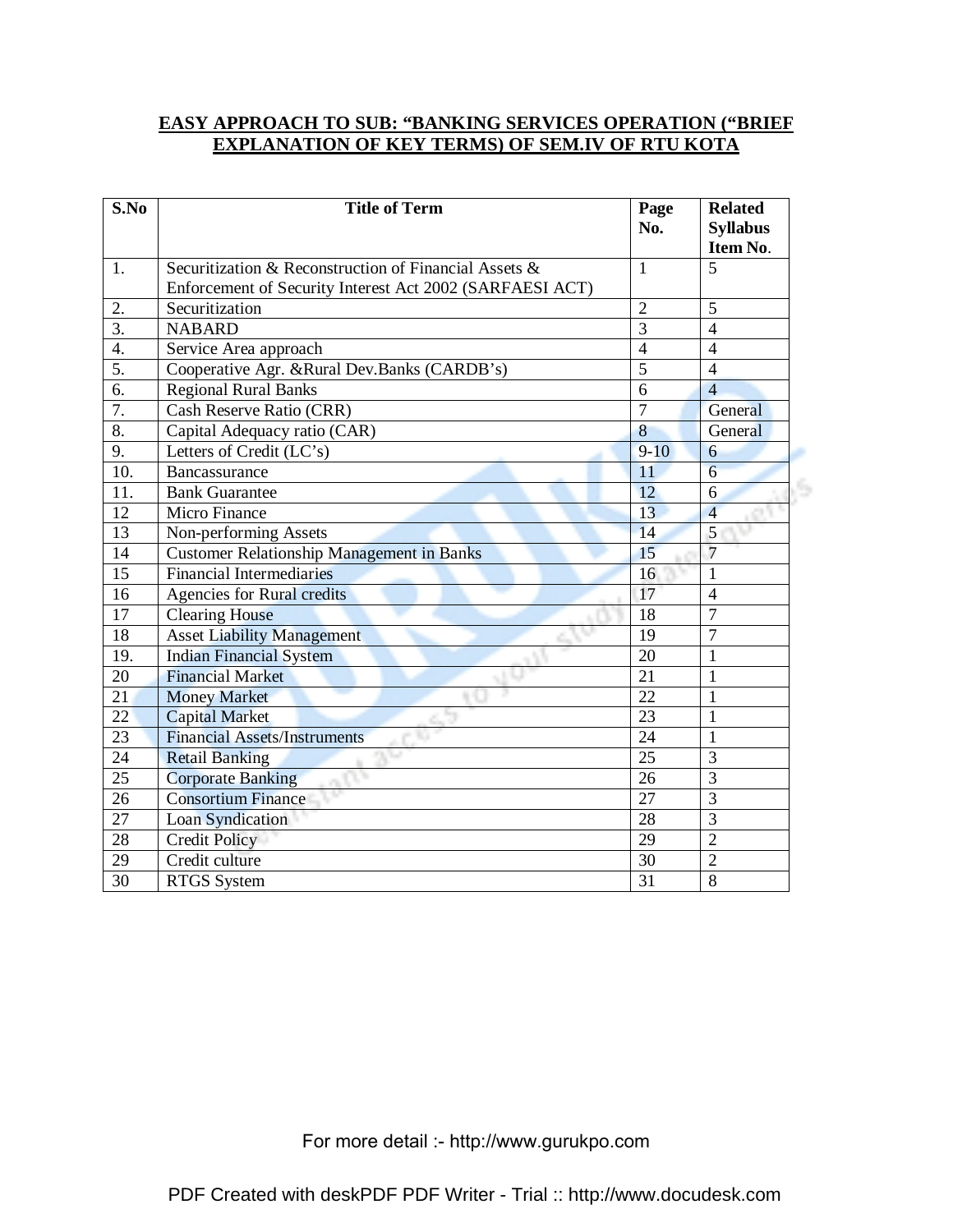#### **Prepared by**

# **B.K.Jain**

# **MBA Faculty, BISMA**

**B.K.Jain** H.No.15, Sector I Retd.Prof.VAMNICOM, Pune. Vidhyadhar Nagar

**JAIPUR 302023**

Date: 21.05.2009

Dear Shri Anand Ji,

I thankfully acknowledge your Reg/Confidential letter No.242 dated 12.5.2009 forwarding 42 Answer Books of sub. Financial & Cost Accounting for valuation. The duly valuated answer book (42) of this subject alongwith mark sheet are enclosed.

The remuneration bill for paper setting and valuation of answer books amounting to<br>Rs.1012/- with pre-receipt is also enclosed for needful at your end.<br>With regards,<br>With regards,<br>Nours sincerely, Rs.1012/- with pre-receipt is also enclosed for needful at your end.

With regards,

Yours sincerely,

 $(B,K, JAIN)$ 

Sh. R.K. Anand Principal Institute of Coop. Management Jhalana Dungri, Near Doordarshan Kendra **JAIPUR (RAJ.)** BISMA/2009/0047 Date: 20.05.2009